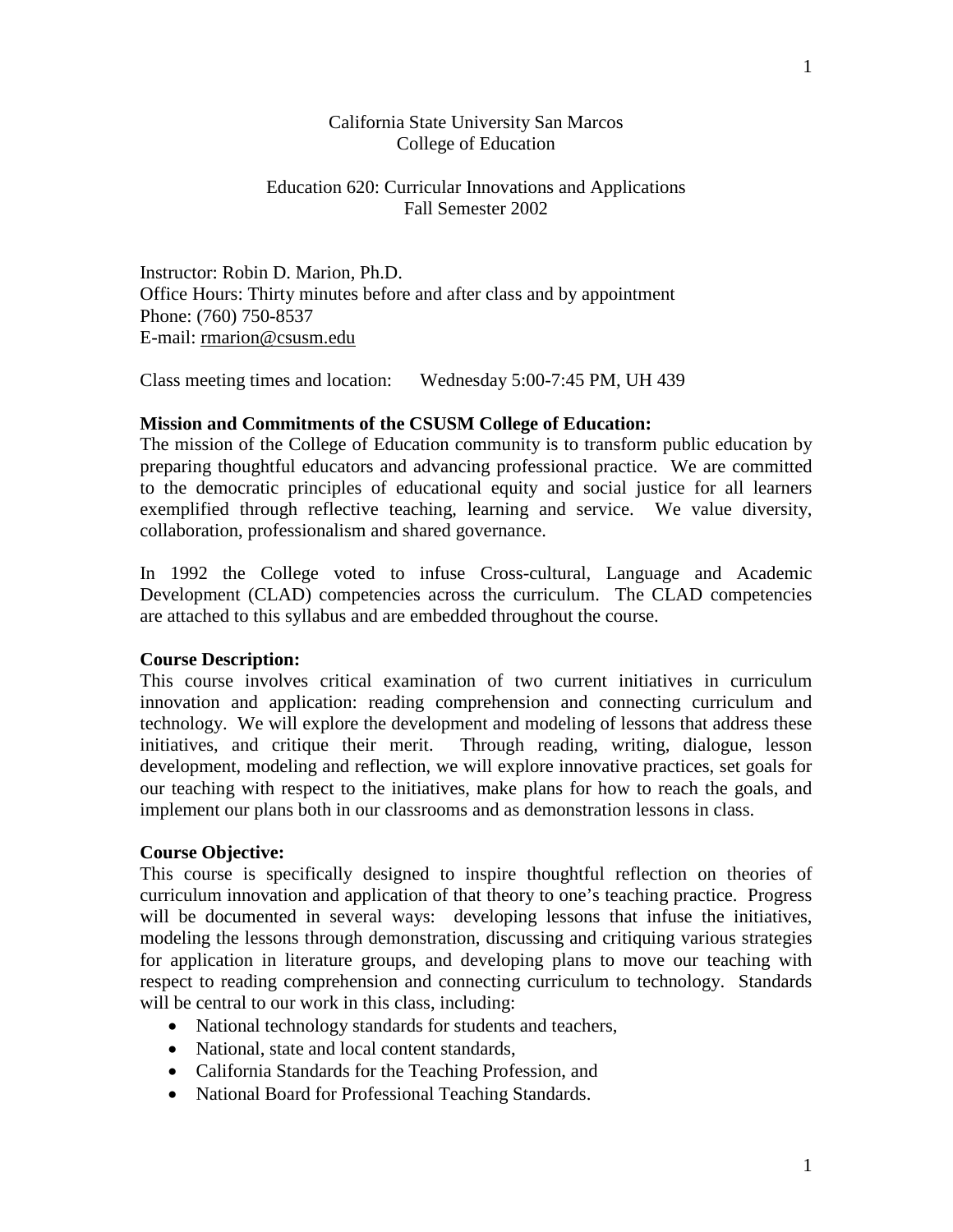#### **Required Texts:**

- Keene, E. & Zimmermann, S. (1997). *Mosaic of thought: Teaching comprehension to enhance understanding*, York, ME: Stenhouse Publishing.
- *National Educational Technology Standards for Teachers* (2000). Eugene, OR: International Society for Technology in Education (ISTE).
- *National Educational Technology Standards for Students: Connecting curriculum and technology* (2000). Eugene, OR: ISTE.

### **And one of the following**:

- Allen, J. (2000). *Yellow Brick Road: Shared and guided paths to independent reading*, Portland, ME: Stenhouse. (Grades 4-12)
- Harvey, S. & Goudvis, A. (2000). *Strategies that work: Teaching comprehension to enhance understanding*, York, ME: Stenhouse Publishing. (Grades K-6)
- Tovani, C. (2000). *I read it but I don't get it: Comprehension strategies for adolescent readers*, Portland, ME: Stenhouse. (Grades 6-12)

#### **Recommended Reading:**

In order to stay updated regarding educational issues that impact teaching and learning, you are urged to read current publications in the field. Some examples include: *Educational Leadership, Language Arts, Science and Children, Democracy & Education, Phi Delta Kappan,* and *Rethinking Schools.* These and similar publications will be very helpful as you complete the assignments for this course.

#### **Attendance Policy:**

Due to the interactive nature of courses in the College and the value we place on the contributions of every student, you are expected to prepare for, attend and participate in all classes. For extenuating circumstances contact the instructor before you miss class and make arrangements to make up what you have missed. Failure to do so may negatively impact your grade.

#### **Accommodations for Disabilities:**

Discuss your needs for limited accommodation with the instructor within the first week of the semester. Students requiring substantial accommodations need to contact Disabled Student Services in order to make the necessary arrangements. Located in Craven Hall, Room 5025A, or reached by phone at (760) 750-4905 or (760) 750-4909 (TDD users).

#### **Plagiarism:**

All work completed for this class must be of your own design. When relying on supporting documents authored or created by others, cite them clearly and completely using American Psychological Association (APA) style format (APAStyle.org). Failure to credit others and create original work of your own may result in a failing grade.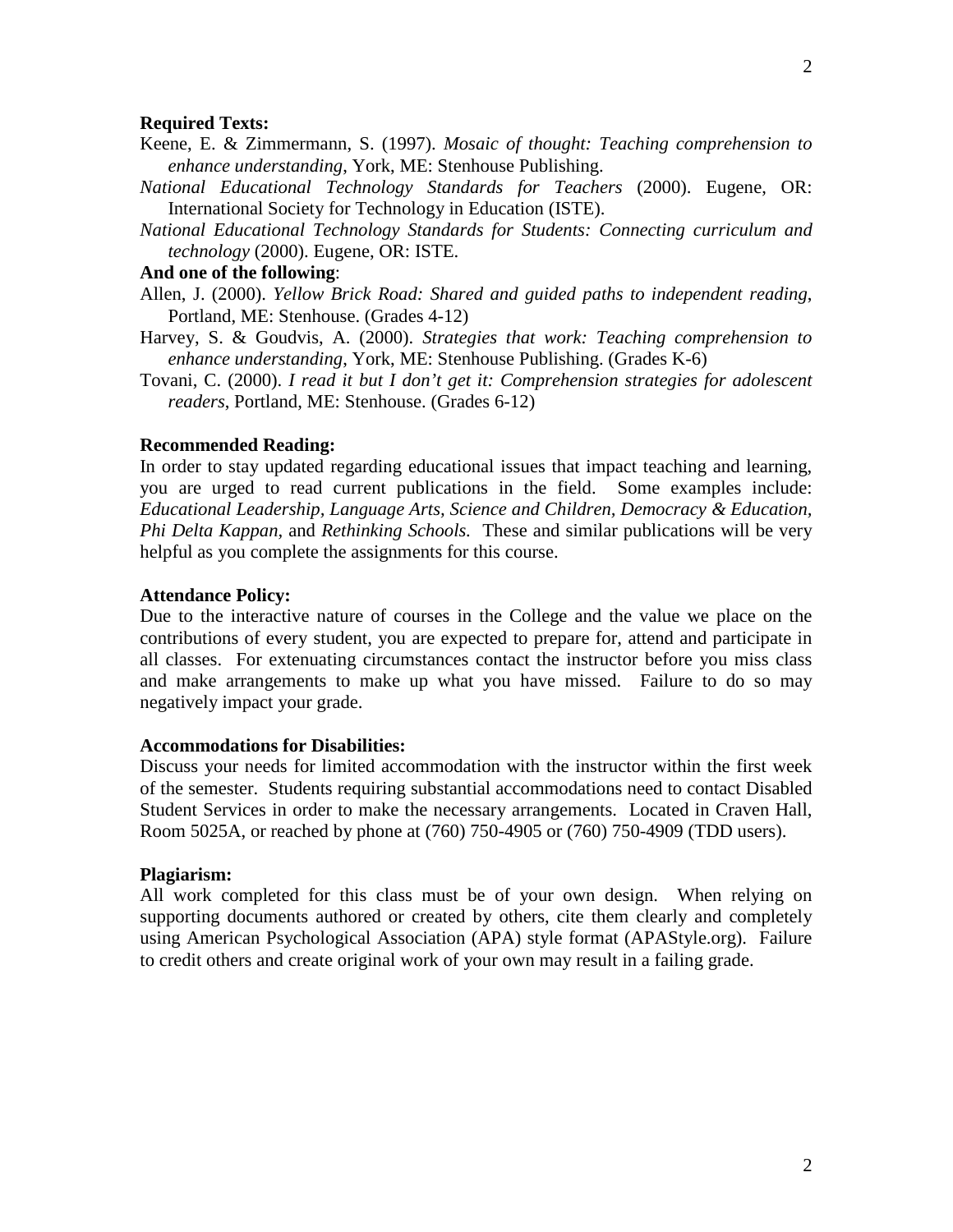# **Tentative Class Schedule:**

*Readings are in italics next to the date you should have completed the reading.*  **Assignments are in bold next to the date they are due.**

# **Exploration and Development**

| $S1 - 9/4$  | Introduction / Course overview<br>Syllabus<br>Book choice                                                                                                                                                                                             |
|-------------|-------------------------------------------------------------------------------------------------------------------------------------------------------------------------------------------------------------------------------------------------------|
|             | Presentation groups formed: triads, balanced for reading instruction<br>expertise and technology literacy                                                                                                                                             |
|             | Stories of success and challenge<br>Write: Self evaluation                                                                                                                                                                                            |
| $S2 - 9/11$ | Role of reading comprehension in teaching and learning<br><b>Assumptions and Challenges</b><br>Where we are                                                                                                                                           |
|             | Keene & Zimmerman, p. ix-122, each time you make a connection between<br>your classroom and the text, place a post-it on the page with the<br>notation C-T and a brief note about the connection made. Jot<br>down one example connection to turn in. |
|             | Draft One A: Where am I with respect to reading comprehension in<br>my teaching? 1 page self-evaluation.                                                                                                                                              |
| $S3 - 9/18$ | Role of connecting curriculum and technology in teaching and learning<br><b>Assumptions and Challenges</b>                                                                                                                                            |
|             | Where we are<br>ISTE Standards for Students (SFS), p. vii-31, 211-217, 279-312                                                                                                                                                                        |
|             | Draft One B: Where am I with respect to connecting curriculum and<br>technology in my teaching? 1 page self-evaluation.                                                                                                                               |
| $S4 - 9/25$ | Strategies for enhancing reading comprehension<br>Strategies for enhancing learning through connecting curriculum to<br>technology                                                                                                                    |
|             | Resources (e.g. $ISTE - SFS$ , p. 343-362)<br>Generate lesson review form/criteria (e.g. ISTE - SFS, p. 324-325)                                                                                                                                      |
|             | Reading groups meet                                                                                                                                                                                                                                   |
|             | Keene & Zimmerman, p. 123-251, each time what you read stimulates a<br>question for you, note the question on a post-it placed on the page.                                                                                                           |
|             | Jot down one question to turn in.                                                                                                                                                                                                                     |
|             | $ISTE - SFS$ , p. 33-277, browse lessons on these pages for your grade level<br>and content area, and note resources needed to implement them. List                                                                                                   |
|             | resources noted and be ready to share your findings in class.                                                                                                                                                                                         |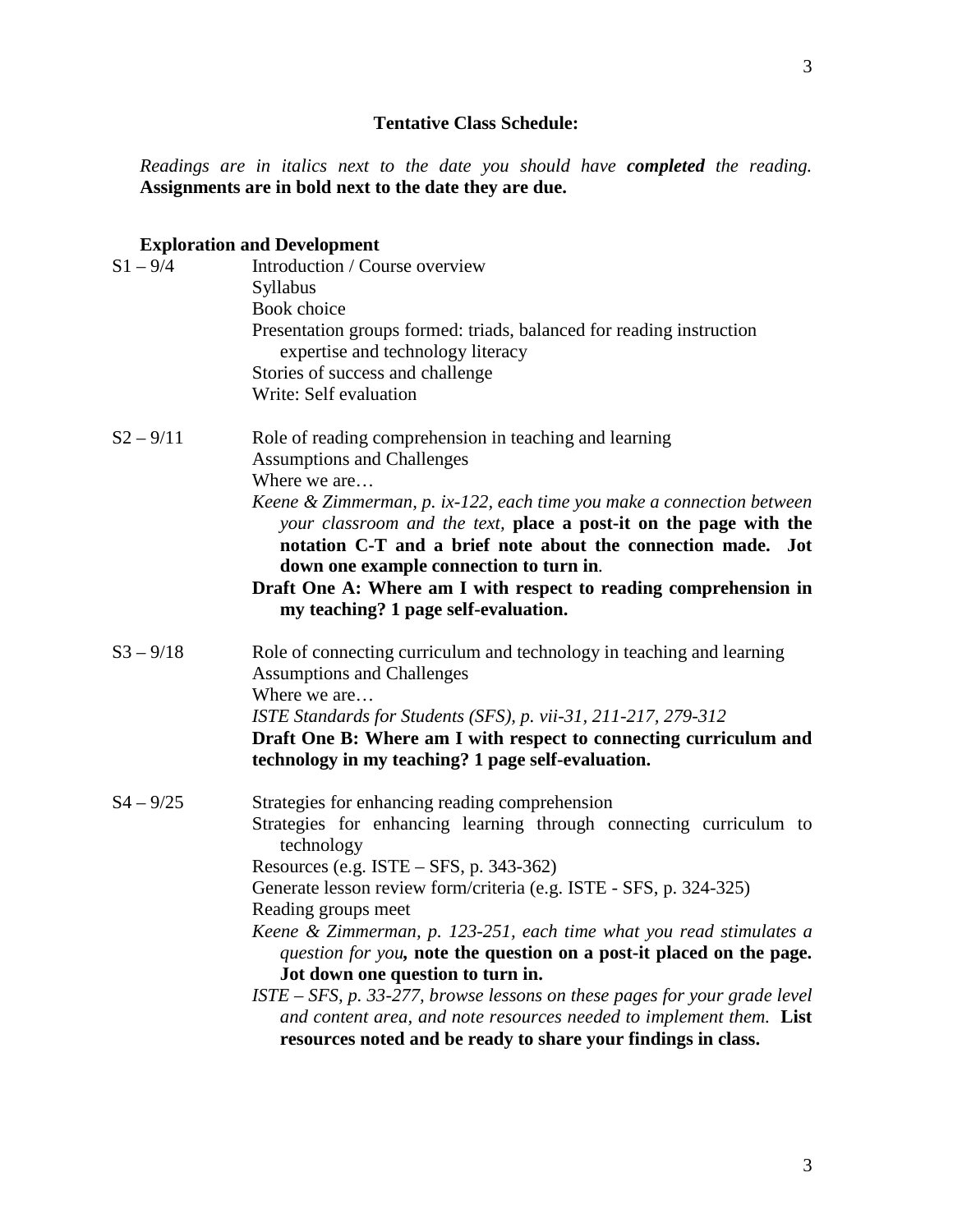|              | Demonstration group planning time                                            |
|--------------|------------------------------------------------------------------------------|
|              | Schedule time to meet with instructor, if desired                            |
|              | <b>Draft of first lesson plan due at end of class to correct duplication</b> |
|              | Read first fourth of reading comprehension book selected                     |
|              | Visualize using a new reading comprehension strategy in your                 |
|              | classroom and describe what it will look like. What will you be              |
|              | doing? What will students be doing?                                          |
|              | <b>Planning, Implementation and Critique</b>                                 |
|              | <b>Round One of Demonstration lessons</b>                                    |
| $S6 - 10/9$  | Group one: One-hour model lesson, reading comprehension                      |
|              | Lesson plan / demo lesson from Group one                                     |
|              | Lesson critique from rest of class                                           |
|              | Group two: One-hour model lesson, connecting curriculum to technology        |
|              |                                                                              |
|              | Lesson plan / demo lesson from Group two                                     |
|              | Lesson critique from rest of class                                           |
|              | Debrief                                                                      |
| $S7 - 10/16$ | Group three: One-hour model lesson, reading comprehension                    |
|              | Lesson plan / demo lesson from Group three                                   |
|              | Lesson critique from rest of class                                           |
|              | Group four: One-hour model lesson, connecting curriculum to technology       |
|              | Lesson plan / demo lesson from Group four                                    |
|              | Lesson critique from rest of class                                           |
|              |                                                                              |

Debrief

S5 – 10/2 Reading groups meet

- S8 10/23 Group five: One-hour model lesson, reading comprehension **Lesson plan / demo lesson from Group five Lesson critique from rest of class** Debrief Reading groups meet *Read second fourth of reading comprehension book selected* **Infer from what you read one area that your teaching is weakened by poor reading comprehension of your students. Jot down one example to turn in.**
- S9 10/30 Access / Assumptions What have we learned?
- $S10 11/06$  Demonstration group planning time Schedule time to meet with instructor, if desired **Draft of lesson two plan due at end of class** to correct duplication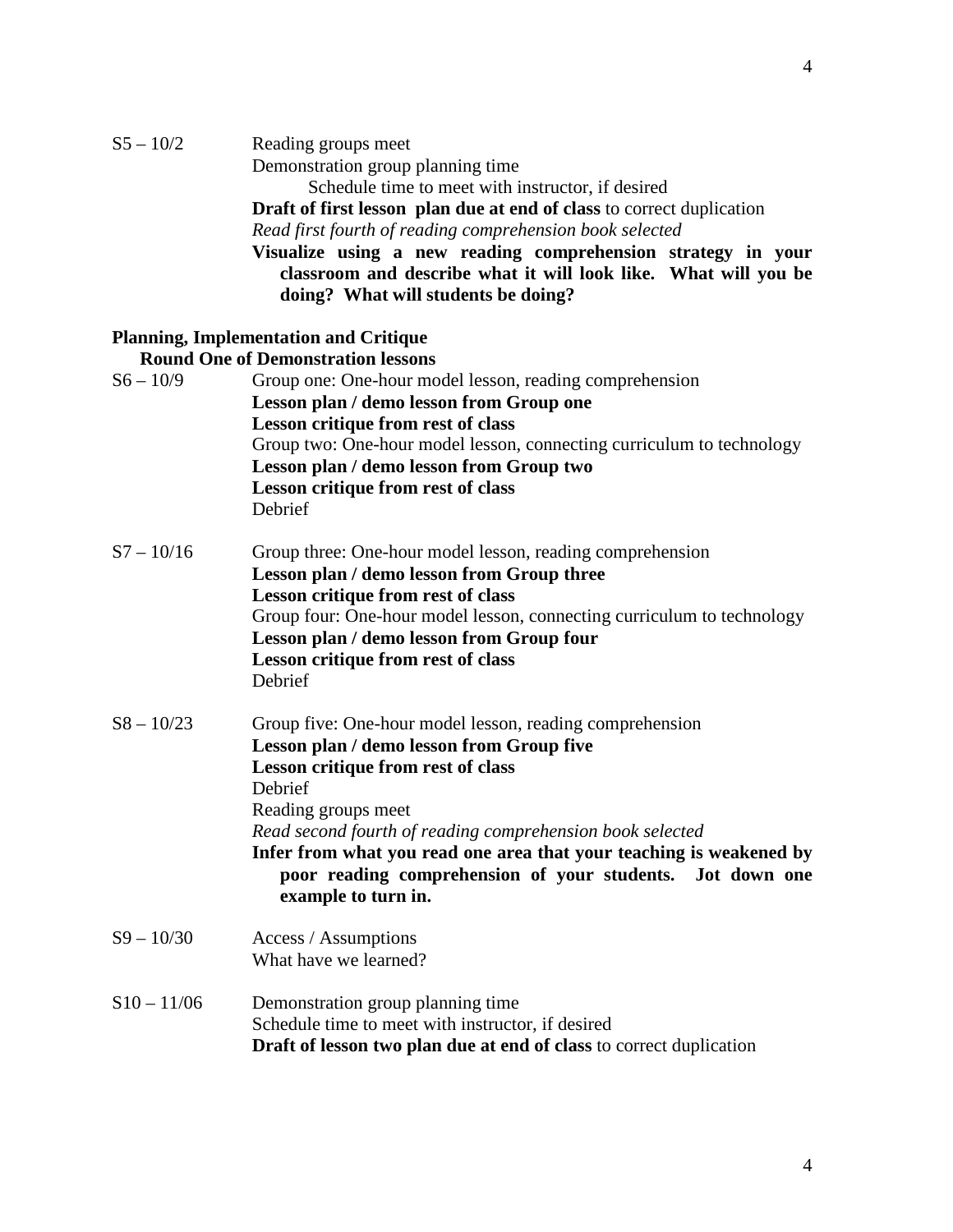## **Round Two of Demonstration lessons**

| $S11 - 11/13$    | Group one: One-hour model lesson, connecting curriculum to technology<br>Lesson plan / demo lesson from Group one<br>Lesson critique from rest of class<br>Debrief<br>Reading Groups meet<br>Read third fourth of reading comprehension book selected<br>Jot down one underlying important principle you determined from<br>the reading and answer, How is that key to children getting more<br>from what they read? Be prepared to turn in your brief answer.                                                                    |
|------------------|-----------------------------------------------------------------------------------------------------------------------------------------------------------------------------------------------------------------------------------------------------------------------------------------------------------------------------------------------------------------------------------------------------------------------------------------------------------------------------------------------------------------------------------|
| $S12 - 11/20$    | Group two: One-hour model lesson, reading comprehension<br>Lesson plan / demo lesson from Group two<br>Lesson critique from rest of class<br>Group three: One-hour model lesson, connecting curriculum to technology<br>Lesson plan / demo lesson from Group three<br>Lesson critique from rest of class<br>Debrief                                                                                                                                                                                                               |
| No class $11/27$ | Thanksgiving week                                                                                                                                                                                                                                                                                                                                                                                                                                                                                                                 |
| $S13 - 12/4$     | Group four: One-hour model lesson, reading comprehension<br>Lesson plan / demo lesson from Group four<br>Lesson critique from rest of class<br>Group five: One-hour model lesson, connecting curriculum to technology<br>Lesson plan / demo lesson from Group five<br>Lesson critique from rest of class<br>Debrief                                                                                                                                                                                                               |
| $S14 - 12/11$    | Plans for our practice<br>Reading groups meet<br>Read final fourth of reading comprehension book selected<br>Synthesize what you read, by comparing one reading comprehension<br>strategy to another you read about. Which is most valuable to<br>your teaching and your students' learning and why? Jot down<br>response to turn in.<br>Draft two: Plans for our practice self-evaluation. Build on, reflect on<br>drafts one A $\&$ B and answer the following questions. (3-5 pages<br>including revised drafts one $A \& B$ ) |

 **How will you teach differently now that you have examined two curricular innovations carefully? (S14 continues to p. 6)**